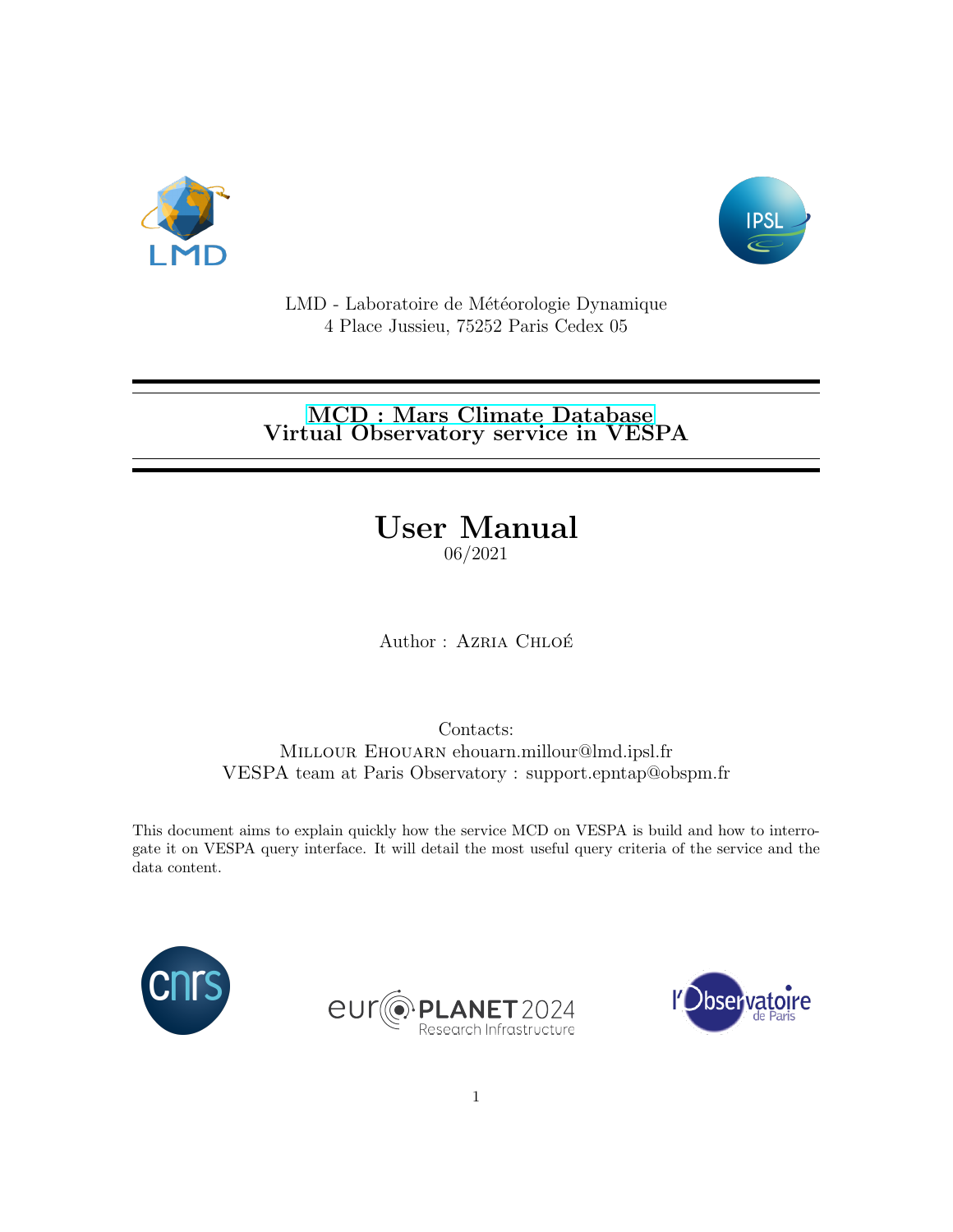### Chapter 1

## Service content

The Virtual Observatory access to the Mars Climate Database  $(MCD)^1$  $(MCD)^1$  is an alternative way to use the MCD in selecting sets of profiles matching queries. It give access to the simulated profiles of various parameters in Mars atmosphere in VOtable<sup>[2](#page-1-1)</sup> format for 51 points of altitude between 0 and 249.5 km (altitude from Mars areoid). Those profiles depends on solar longitude, local time, latitude, longitude and the scenario of the database. These input parameters have been sampled (see Table [1.1\)](#page-2-0) to be integrated on a VESPA service.

#### 1.1 Mars Climate Database

There are two categories of scenarios provided by MCD : Scenarios characterized by a set of meaningful dust and solar conditions and scenarios based on Mars Years 24 to 32 dust and solar conditions.

- The first is composed by 8 combinations of dust and solar scenarios:
	- 3 Solar conditions are implemented: Solar Maximum, Average and Minimum;
	- 5 Kinds of dust scenarios are implemented, but not necessarily available for all solar condition :
		- 1. The "Climatology" (clim) scenario, representative of a standard Martian year. Climatology dust scenario is provided with the 3 solar EUV conditions (climavr, climmin, climmax)
		- 2. The Cold scenario corresponds to an extremely clear atmosphere ("Low dust scenario"). It is provided for a solar EUV minimum (coldmin).
		- 3. The Warm scenario corresponds to "dusty atmosphere" conditions, but nonetheless non-dust storm conditions, with a solar maximum thermosphere (warmmax).
		- 4. The Dust Storm scenario represents Mars during a global dust storm, during northern fall and winter  $(Ls=180-360)$ , with the 3 cases of solar EUV inputs: (stormmin, stormavr, stormmax).
- The 10 Mars Years scenarios  $(MY24, ..., MY33)$  corresponds to the best representation of these specific years, both in terms of daily atmospheric dust loading and daily solar EUV input.

<span id="page-1-1"></span><span id="page-1-0"></span><sup>1</sup>http://vespa.obspm.fr/planetary/data/display/?&service id=ivo://lmd.jussieu/mcd/q/epn core&service type=epn <sup>2</sup>VOTable Standard Format Definition : <https://www.ivoa.net/documents/VOTable/>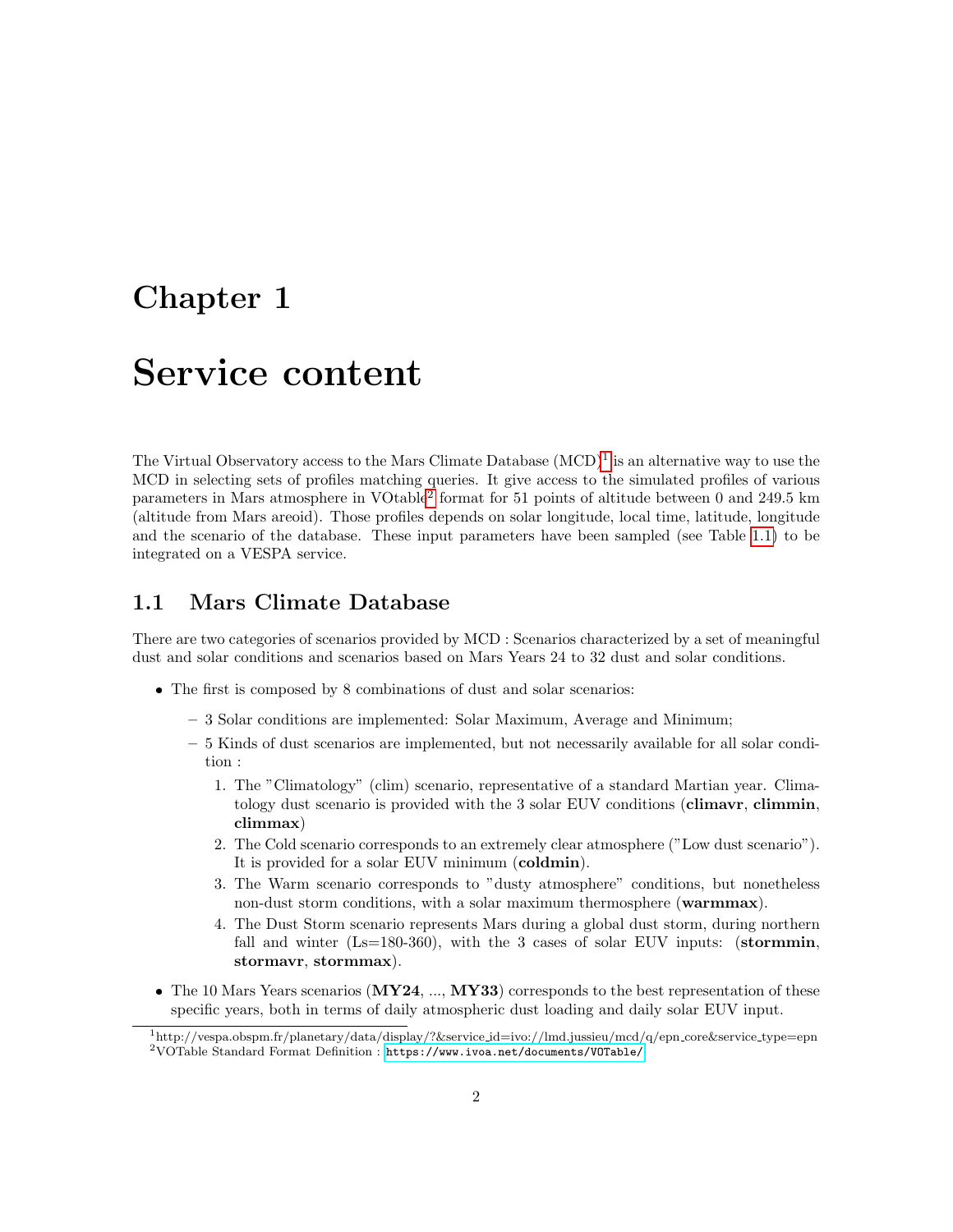| Parameter name                   | Content                                              | Range of values                                          |
|----------------------------------|------------------------------------------------------|----------------------------------------------------------|
| solar_conditions                 | Solar conditions of the MCD scenario                 | Maximum   Average   Minimum                              |
|                                  |                                                      | Mars Year                                                |
| dust_conditions                  | Dust conditions of the MCD scenario                  | Climatology   Cold   Storm   Warm                        |
|                                  |                                                      | Mars Year                                                |
| granule_gid                      | MCD scenario                                         | $climavr$ EUV $\overline{\phantom{a}}$ climmaxEUV        |
|                                  |                                                      | climminEUV   coldmaxEUV                                  |
|                                  |                                                      | strmavrEUV   strmmaxEUV                                  |
|                                  |                                                      | strmminEUV   warmmaxEUV                                  |
|                                  |                                                      | $MY24$      MY33                                         |
| $solar\_longitude_{min}$ $max$ } | Solar longitude in degrees                           | From 15 to 345 or 195 to 345 (storm                      |
|                                  |                                                      | scenarios) by step of 30°                                |
| $local_time-fmin max$ }          | Local time in hours                                  | From 0 to 24 by step of 2 h                              |
| $c1$ -{ $min max$ }              | Longitude in degrees                                 | From 0 to 360 by step of $5^\circ$                       |
| $c2$ -{min max}                  | Latitude in degrees                                  | From $-90$ to 90 by step of 5°                           |
| $c3$ -{ $min max$ }              | {min max} altitude above areoid in the               | $c3$ <sub>min</sub> =0 and $c3$ <sub>max</sub> =249.5 km |
|                                  | profile $(km)$                                       |                                                          |
| $time_{min}$  max}               | Earth date                                           | From 2004-01-13 to 2017-04-15                            |
|                                  | YYYY-MM-DDThh-mm-sss                                 |                                                          |
| obs_id                           | $SL$ {solar_longitude}_H{local_time}_LAT{c2}_LON{c1} |                                                          |
| granule_uid                      | $\{granule_gid\}$ { $obs_id$ }                       |                                                          |

<span id="page-2-0"></span>Table 1.1: Principal research parameters on MCD service

See the MCD 5.[3](#page-2-1) user manual<sup>3</sup> and the webpage dedicated to the project<sup>[4](#page-2-2)</sup> for more information.

### 1.2 Parameter description

The MCD VO service for VESPA is searchable using query parameters. Main query parameters of the service are reported Table [1.1](#page-2-0) and corresponds to the MCD inputs. Each granule of the service links to a VOtable file containing the profile of numerous MCD outputs (see Table [1.2\)](#page-3-0).

<span id="page-2-2"></span><span id="page-2-1"></span><sup>3</sup>MCD 5.3 user manual : [http://www-mars.lmd.jussieu.fr/mars/info\\_web/user\\_manual\\_5.3.pdf](http://www-mars.lmd.jussieu.fr/mars/info_web/user_manual_5.3.pdf) <sup>4</sup><http://www-mars.lmd.jussieu.fr>